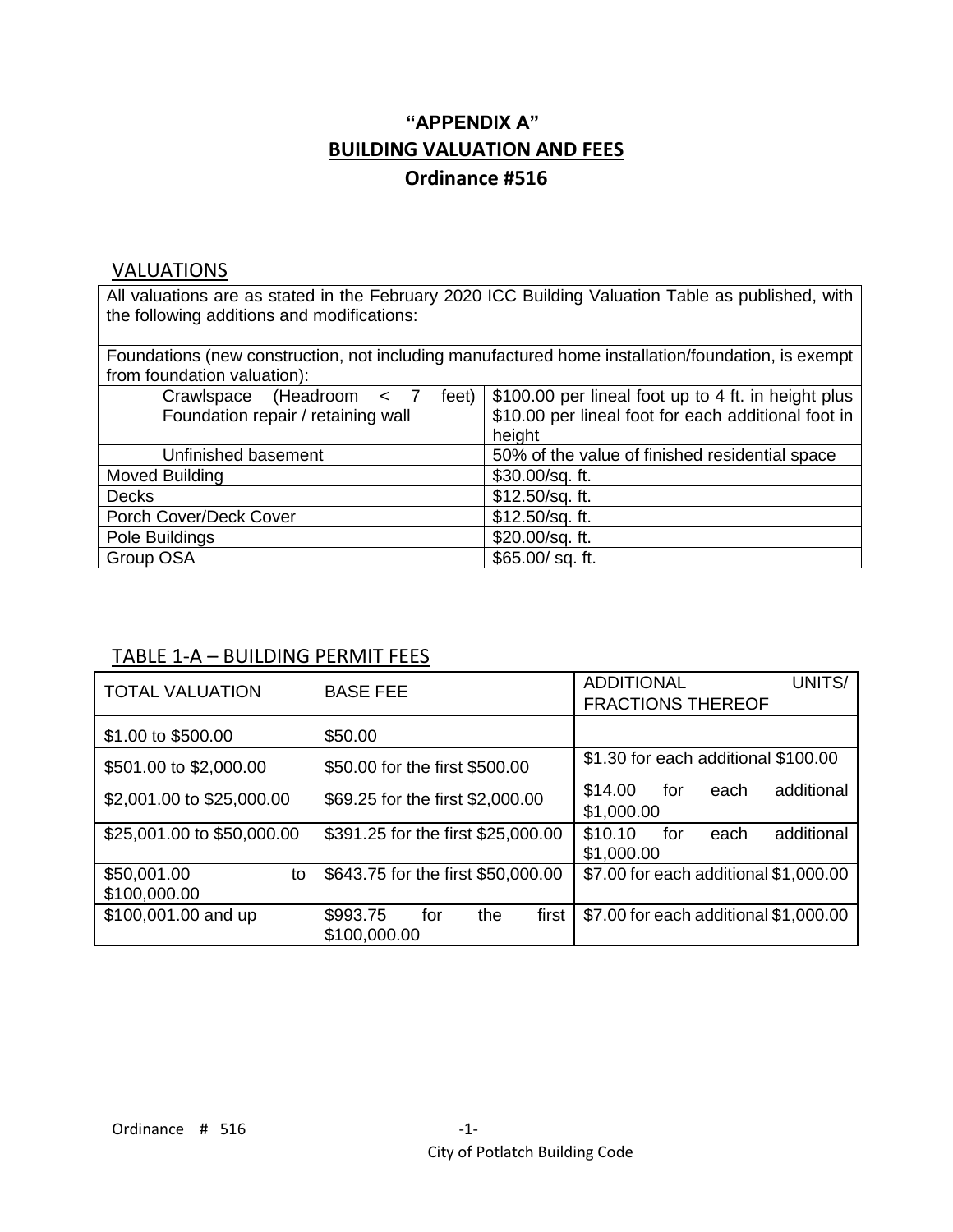#### GENERAL FEES

| Plan Review All structures requiring a plan review<br>shall be charged an additional 65% of the permit | 65% of permit fee                                                                                |  |  |  |  |
|--------------------------------------------------------------------------------------------------------|--------------------------------------------------------------------------------------------------|--|--|--|--|
| fee for such                                                                                           |                                                                                                  |  |  |  |  |
| Non-refundable fee deposit for commencement                                                            | \$700.00                                                                                         |  |  |  |  |
| of the plan review for projects exceeding \$30,000                                                     |                                                                                                  |  |  |  |  |
| in valuation                                                                                           |                                                                                                  |  |  |  |  |
| Temporary Certificate of Occupancy                                                                     | \$100.00                                                                                         |  |  |  |  |
| Temporary Certificate of Occupancy extension                                                           | \$200.00                                                                                         |  |  |  |  |
| Re-Roof                                                                                                | \$50.00                                                                                          |  |  |  |  |
| Siding                                                                                                 | \$50.00                                                                                          |  |  |  |  |
| Window Replacement (No Change in Size)                                                                 | \$50.00                                                                                          |  |  |  |  |
| Manufactured/Modular Home Installation                                                                 | \$100.00 per section                                                                             |  |  |  |  |
| Residential Wind & Telecommunication Towers                                                            | \$2.00 per ft. in elevation above ground level                                                   |  |  |  |  |
|                                                                                                        | measured to the highest point of any part of the tower                                           |  |  |  |  |
|                                                                                                        | including the blades of any wind turbine \$100.00                                                |  |  |  |  |
|                                                                                                        | minimum                                                                                          |  |  |  |  |
| Commercial Telecommunication<br><b>Towers</b><br>&                                                     | \$11.00 per ft. in elevation above ground level                                                  |  |  |  |  |
| <b>Electric Generating Wind Turbines</b>                                                               | measured to the highest point of any part of the tower                                           |  |  |  |  |
|                                                                                                        | including the blades of any wind turbine.<br>\$100.00 minimum                                    |  |  |  |  |
| Solar System Installation                                                                              | \$50.00                                                                                          |  |  |  |  |
| Detached<br>Pre-Manufactured<br>Accessory                                                              | \$50.00 (10'walls up to 400sq.ft.)                                                               |  |  |  |  |
| Structures (Not pre-built)                                                                             |                                                                                                  |  |  |  |  |
| Wood stove/Pellet Stove Inspections                                                                    | \$50.00                                                                                          |  |  |  |  |
| Signs: If a permit is required:                                                                        | \$50.00                                                                                          |  |  |  |  |
| Residential Fences (Over 7 ft.)                                                                        | \$50.00                                                                                          |  |  |  |  |
| Permit extension- Maximum (3)                                                                          | \$50.00 each                                                                                     |  |  |  |  |
| Permit renewal - prior to expiration                                                                   | 25% of the original permit fee; \$100 minimum                                                    |  |  |  |  |
| Permit renewal expired to 5 years                                                                      | 50% of the original permit fee; \$100 minimum                                                    |  |  |  |  |
| Permit renewal expired > 5 years                                                                       | Full permit fee                                                                                  |  |  |  |  |
| Work commencing without a permit                                                                       | 25% of the permit fee                                                                            |  |  |  |  |
|                                                                                                        | \$150.00                                                                                         |  |  |  |  |
| Appeals<br>Alterations/Remodels Level 1                                                                |                                                                                                  |  |  |  |  |
| <b>Alterations/Remodels Level 2</b>                                                                    | 10% of full permit fee based on square footage<br>45% of full permit fee based on square footage |  |  |  |  |
| <b>Alterations/Remodels Level 3</b>                                                                    | 90% of full permit fee based on square footage                                                   |  |  |  |  |
|                                                                                                        |                                                                                                  |  |  |  |  |
| Additions, alterations, or other items not specified in the fee schedule where square footage on       |                                                                                                  |  |  |  |  |
| building valuation data sheets cannot be used, shall be valued at the bona fide contractual price or   |                                                                                                  |  |  |  |  |

by doubling material costs to account for labor costs.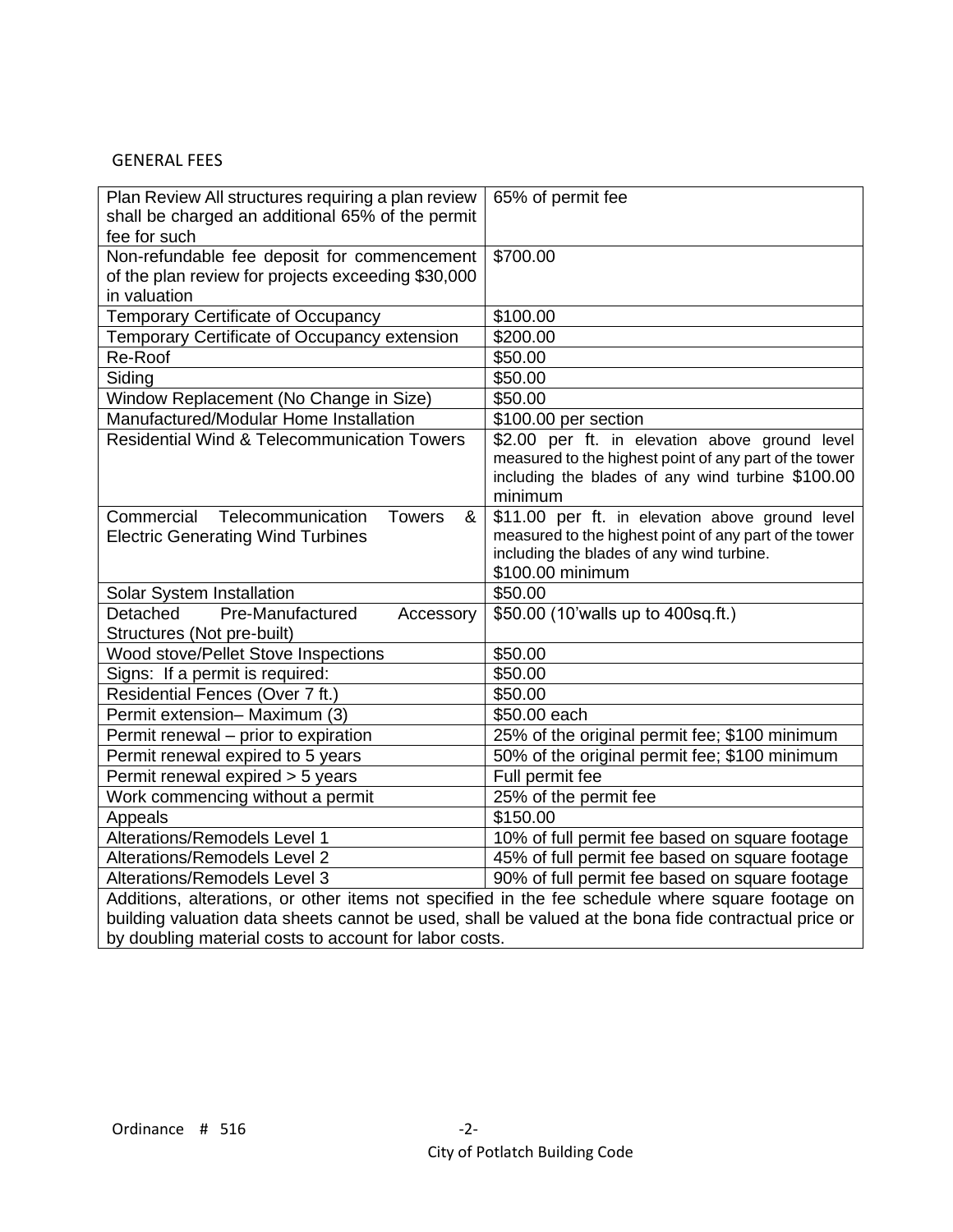#### GENERAL FEES, CONT.

| Other Inspections and Fees:                    |                                                     |
|------------------------------------------------|-----------------------------------------------------|
| Inspections outside of normal business hours   | \$75.00 per hour -minimum charge-two hours          |
| Reinspection fees                              | \$75.00 per hour                                    |
| Inspections for which no fee is specifically   | \$75.00 per hour -minimum charge-one hour           |
| indicated                                      |                                                     |
| Additional plan review required by changes,    | \$75.00 per hour                                    |
| additions, or revisions to plans               |                                                     |
| Building Department use of outside consultants | Actual costs. Actual costs include all actual costs |
| for plan review, inspection, or both           | plus administrative and overhead costs              |
| Foundation Inspection: Real Property           | \$100.00                                            |

### MECHANICAL PERMIT FEES

| Description of equipment                                                                                                | Each                                                                                             |
|-------------------------------------------------------------------------------------------------------------------------|--------------------------------------------------------------------------------------------------|
|                                                                                                                         | Minimum permit fee for all mechanical permits is total fees listed below or \$50.00 whichever is |
| greater                                                                                                                 |                                                                                                  |
| Residential Furnace including vent/ducts                                                                                | \$20.00                                                                                          |
| <b>Residential Boilers</b>                                                                                              | \$20.00                                                                                          |
| Suspended, wall, floor mount or radiant heater                                                                          | \$15.00                                                                                          |
| Ground Loop Heat pump, hydronic piping                                                                                  | \$15.00                                                                                          |
| Gas appliances (range, water heater, dryer,<br>barbecue, log lighter, fireplace,<br>inserts,<br>pool/spa heater, other) | \$15.00                                                                                          |
| Air-Handlers (electric furnace)                                                                                         | \$15.00                                                                                          |
| Heat pump, air conditioner, evaporative cooler                                                                          | \$15.00                                                                                          |
| <b>Heat Recovery Unit</b>                                                                                               | \$15.00                                                                                          |
| Solid fuel fireplaces, stoves, inserts                                                                                  | \$25.00                                                                                          |
| Chimney (liner, flue, vent)                                                                                             | \$15.00                                                                                          |
| <b>Ductwork</b>                                                                                                         | \$15.00                                                                                          |
| <b>Appliance Vents</b>                                                                                                  | \$15.00                                                                                          |
| Gas piping system, 1-4 outlets                                                                                          | \$10.00                                                                                          |
| Each additional outlet over 4                                                                                           | \$2.00                                                                                           |
| Other (non-specified equipment)                                                                                         | \$15.00                                                                                          |
| <b>Permit Processing Fee</b>                                                                                            | \$25.00                                                                                          |
| Special inspection per hour                                                                                             | \$50.00                                                                                          |